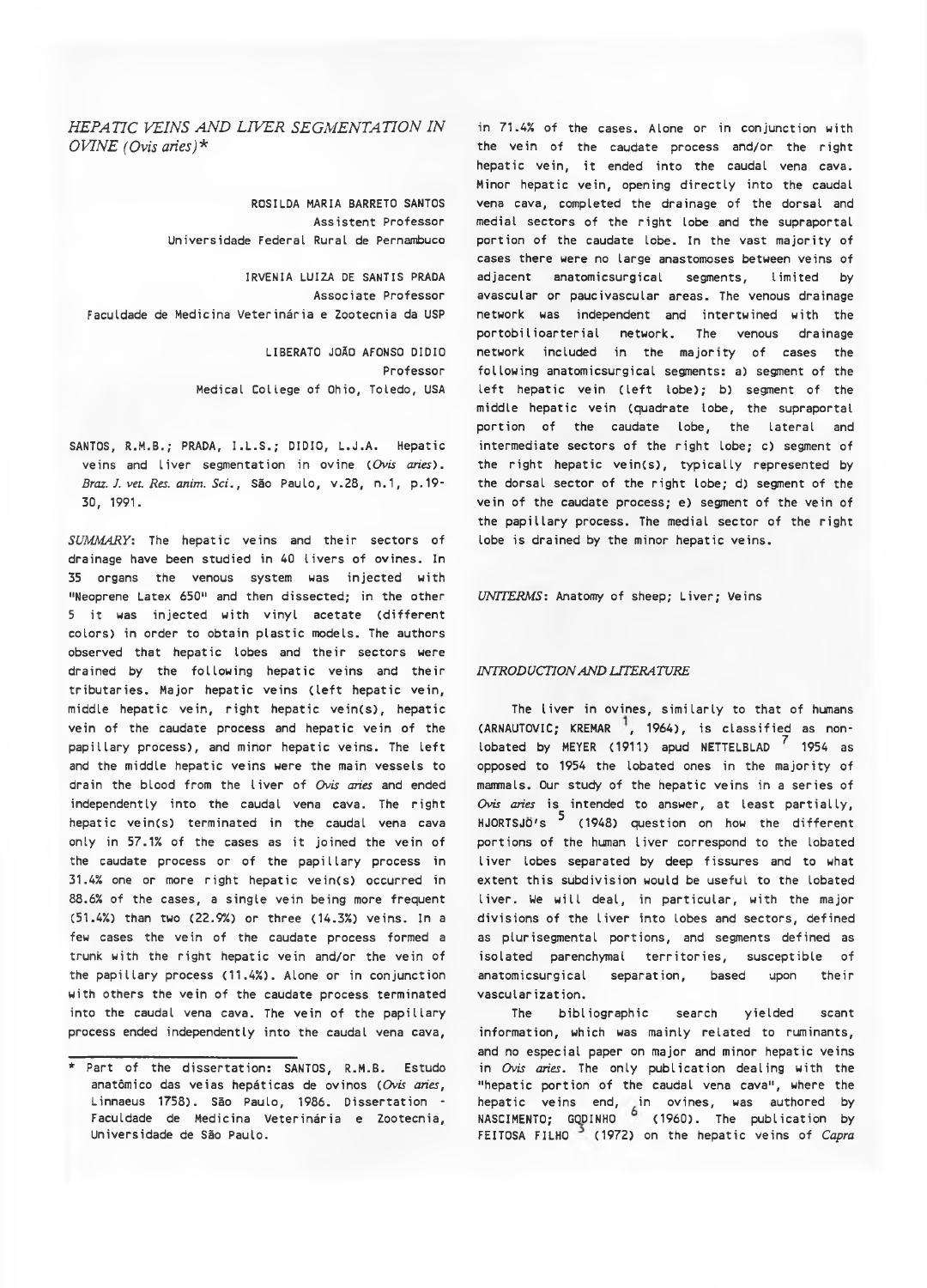*hircus* will be used to compare our results with a close species within the group of small ruminants.

The primary goals of this paper are: (1) to know the distribution of the hepatic veins in ovines; (2) to compare the arrangement of these vessels with that of caprines; (3) to correlate its disposition with those of the portal vein, hepatic artery and biliary ducts;\* and (4). to establish the basis for the identification of hepatic anatomicsurgical segments.

## *MA TERIAL AND METHOD*

The material comprised 40 livers of ovines, without defined race, whose age ranged from 4 to 18 months. There were 34 males and 6 females, obtained from the slaughterhouse of the city of Poá, State of São Paulo, and from the Faculdade de Ciências Agrárias e Veterinárias CCity of Jaboticabal), Universidade Estadual de São Paulo.

Each specimen was reduced to liver, part of the diaphragm and the "hepatic portion of the caudal vena cava". After washing with tap water, the caudal vena cava of 35 specimens (29 males and 6 females) was cannulated from its thoracic end and ligated at the opposite end. The cranial and caudal phrenic veins were also ligated, before the injection of the hepatic veins with "Neoprene latex 650", containing a special pigment. The livers were fixed in 10% formaldehyde solution for at least 24 hours then dissected from the visceral aspect. After the dissection the hepatic veins were identified and drawn.

In 3 specimens (males) an additional injection of the hepatic artery, portal vein and biliary ducts was made with vinyl acetate (different colors). In the last 2 specimens (males) the left and middle hepatic veins were directly injected with vinyl acetate (different colors). The latter 5 specimens were subjected to corrosion by  $30\%$  H<sub>2</sub>SO<sub> $\&$ </sub> solution for 8 to 10 days.

The best corrosion specimens were photographed and some used as ilustrations.

## *RESULTS*

The lobes of the liver were divided into sectors as follows: A) the left lobe comprised the I) medial, II) intermediomedial, III) intermediolateral and IV) lateral sectors; B) the right lobe comprised the I) medial, II) dorsal, III) intermediate and IV) lateral sectors; C) the quadrate lobe; D) the caudate lobe comprised the caudate process, the papillary process and the supraportal portion.

Draining the above mentioned lobes and their sectors the following hepatic veins and their tributaries were recognized:

#### *A* - *Major hepatic veins:*

- 1) Left hepatic vein, resulting from the confluence of veins originated from the medial, intermediomedial, intermediolateral and lateral sectors of the left lobe and, sometimes, also from the quadrate lobe.
- 2) Middle hepatic vein, formed by the convergence of veins draining the quadrate lobe, the dorsal, intermediate and lateral sectors of the right lobe, and the supraportal portion of the caudate lobe.
- 3) Right hepatic vein or veins, draining the medial, dorsal and intermediate sectors of the right lobe.
- 4) Hepatic vein of the caudate process, which received tributaries from the medial, dorsal and intermediate sectors of the right lobe and from the papillary process.
- 5) Hepatic vein of the pappilary process, which besides draining the papillary process rarely received veins from the supraportal portion of the caudate lobe.

#### *B - Minor hepatic veins:*

These veins completed the drainage of the supraportal portion of the caudate lobe, the medial and dorsal sectors of the right lobe, and terminated directly into the caudal vena cava.

#### *A - Major hepatic veins*

The left and middle hepatic veins have a greater diameter than the others and drain large sectors. Each was divided into portions: a proximal portion, represented by a variable number of roots, which converge to form a single trunk, that is, the distal portion, which ends in the caudal vena cava.

1) The left hepatic veins - VHL - (Fig. 1) appeared without major tributaries (31/35 cases, i.e., 88.6% ± 5.3) or with major tributaries (4 cases, i.e., 11.4% ± 5.3).

Uhen a single trunk, the left hepatic vein was biradicular (23/35 cases, i.e., 65.7%) more frequently than triradicular (8 cases, i.e., 22.8%).

The left hepatic vein had a tributary (2/35 cases, i.e., 5.7%) or two (2 cases, i.e., 5.7%).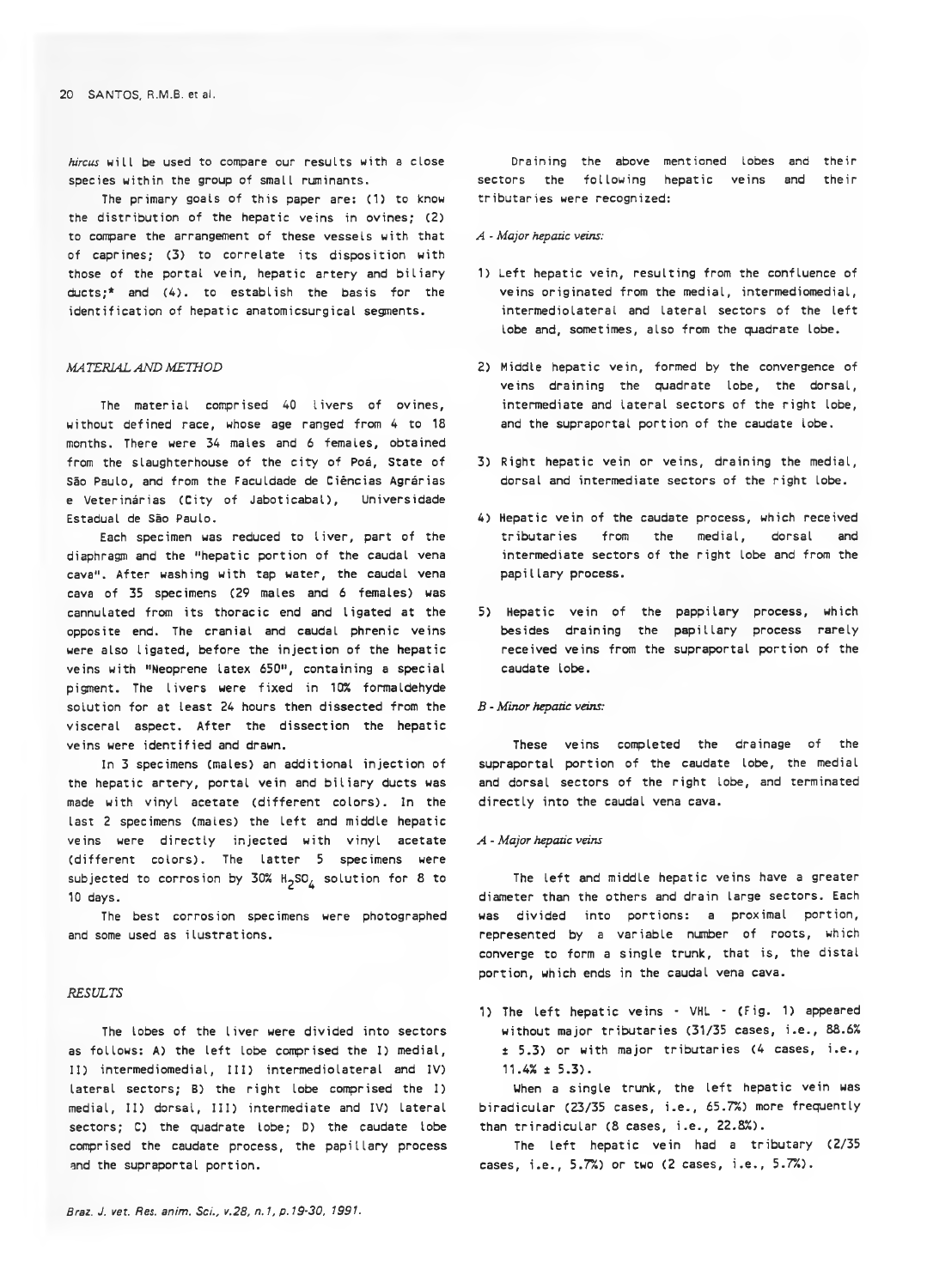Minor affuents, originating from the medial sector (100%), from the intermediomedial sector (94.3%), from the intermediolateral sector (22.9%), from the lateral sector (51.4%) of the left lobe and from the quadrate lobe (31.4%) were found.

2) The middle hepatic vein - VHM - (Fig. 2) was observed as a trunk without major tributaries (100%), with two roots (15/35 cases, i.e., 42.8%) or three roots (20/35 cases, i.e., 57.2%).

The middle hepatic vein received minor tributaries from the caudate lobe (82.8%), from the quadrate lobe (20%) and from the medial (8.6%) and dorsal sector (2.9%) of the right lobe.

3) The right hepatic vein or veins (Fig. 3) were present in 31/35 cases, i.e., 88.6% and absent in 4/35, i.e., 11.4%. When present there was a single right hepatic vein in 18/35 cases, i.e., 51.4%, there were two right hepatic veins in 8/35 i.e., 22.9% and three right hepatic veins in 5/35, i.e., 14.3%.

The right hepatic vein drained the dorsal sector of the right lobe (71.4%) and sometimes the medial (17.1%) and the intermediate sector (5.7%).

The right hepatic terminated directly into the caudal vena cava in 20/35 cases, i.e., 57.1% or after joining another hepatic vein in 11/35, i.e., 31.4%, the latter being the vein of the caudate or of the papillary process.

- 4) The vein of the caudate process (Fig. 4) drained exclusively this process in 13/35 cases, i.e., 37.1%; it received minor tributaries from the medial, dorsal and intermediate sectors of the right lobe and supraportal portion of the caudate lobe in 18/35 cases, i.e., 51.4%, and formed a trunk with the right hepatic vein and/or the vein of the papillary process in 4/35 cases, i.e., 11.4%. The vein of the caudate process, alone or in conjunction with others, ended into the caudal vena cava (vcd).
- 5) The vein of the papillary process (Fig. 5) drained exclusively this process in 27/35 cases, i.e., 71.4% and joined the vein of the caudate process and/or the right hepatic vein in 4/35 cases, i.e., 11.4%. In the remaining 4 cases (11.4%) it was absent. The vein of the papillary process was a direct tributary of the caudal vena cava (vcd).

*B - Minor hepatic veins*

The minor hepatic veins, variable in number and diameter, drained the dorsal and medial sectors of the right lobe and the supraportal portion of the caudate lobe (100% of the cases) and they terminated directly in the caudal vena cava (Fig. 6).

Anastomoses between rootlets of the hepatic veins were found in only 10/35 cases, i.e., 28.6%. In 71.4% of the cases (25/35) there were no anastomoses that could be visualized with the naked eye, as the boundaries between adjacent territories or anatomicsurgical segments appeared as avascular or paucivascular areas (Fig. 7).

*Corrosion casts,* obtained after the injection of different colored vinyl acetate in each hepatic vein, showed that the left and middle hepatic vein drain large territories or venous drainage anatomicsurgical segments of the liver. These segments had the same or different size, sometimes with predominance of the left (Fig. 8) or of the middle.

The other veins, that is, the right hepatic vein(s), vein of the caudate process, vein of the papillary process and minor hepatic veins drain much smaller segments.

*The multiple injection* of vessels (arteries and veins) and ducts allowed to observe that there were two networks: one represented by the similar distribution of the portal vein, hepatic artery and biliary ducts and the other network made up of the hepatic veins that drain the liver parenchyma toward the caudal vena cava. These two networks appeared intertwined as it occurs in humans.

## *DISCUSSION*

From the preceding observations, the expected similarity between the intraparenchymatous distribution of non-lobated livers, such as those of ovines and humans, was only partial. In fact, only the left and the middle hepatic veins drain large territories (ARNAUTOVIC; KREMAR  $\frac{1}{1}$ , 1964) recognizable as typical, anatomicsurgical segments, whereas the other hepatic veins correspond to smaller segments.

Analyzing the data obtained from the study of each vein, we noted that *the left hepatic vein* drained the left lobe (100%) and, in 14.3% the cases, also the adjacent portion of the quadrate lobe. The drainage of the quadrate lobe, by the left hepatic vein, found in our cases, was not observed by ARNAUTOVIC; KREMAR ^ (1964) in ovines, by FEITOSA FILHO  $3$  (1972) in caprines, by HABEL  $\frac{4}{1975}$  in ruminants and by BRIKAS; TSIAMITAS<sup>2</sup> (1980) in caprines.

The left hepatic vein ended independently and directly in the caudal vena cava, next to the

*Braz. J. vet. Res. anim. Sci., v.28, n.1, p.19-30, 1991.*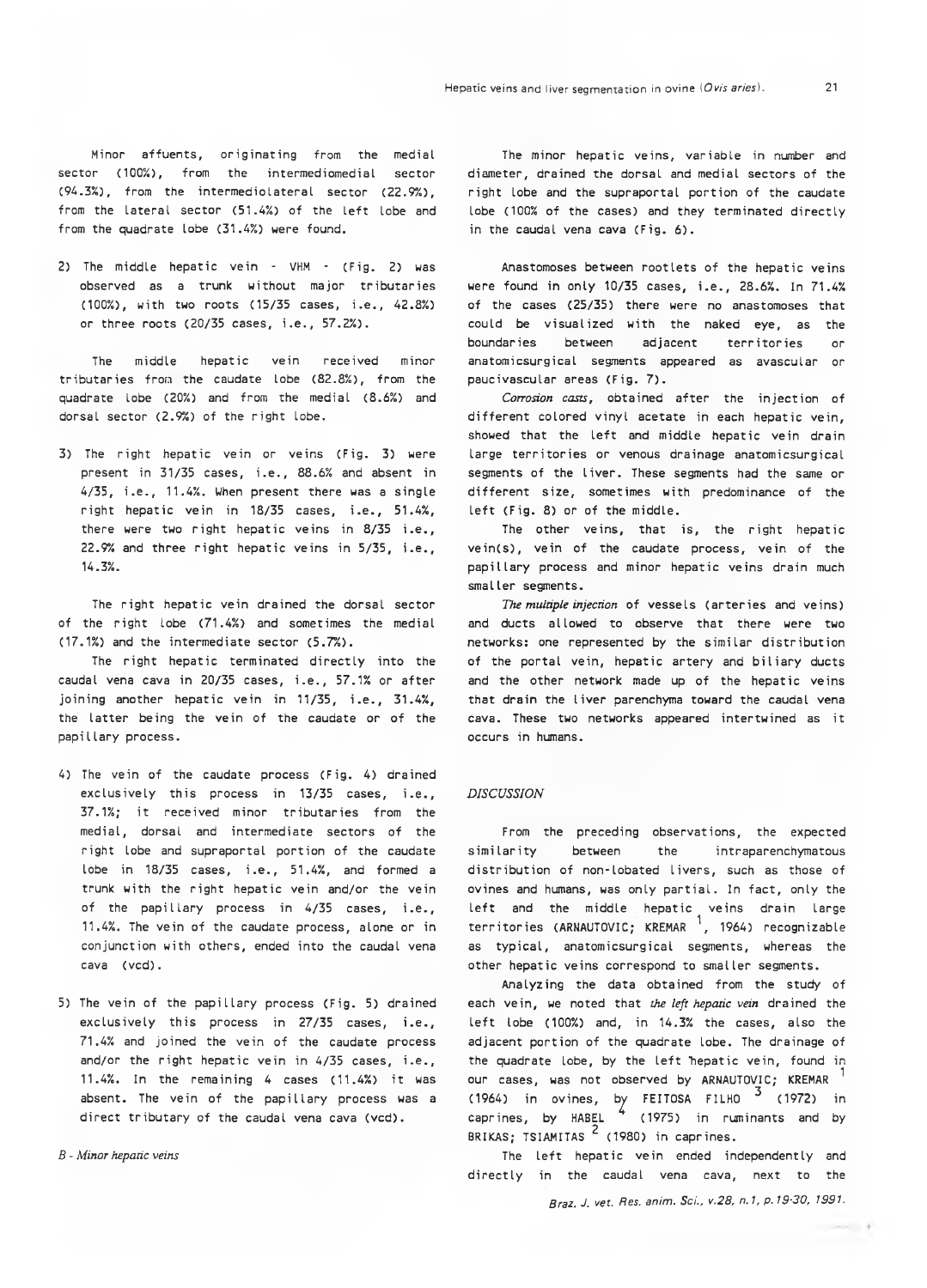esophageal impression. The orifice of termination of the left hepatic vein was the most distal as related to those of the other hepatic veins. The ostium of the right hepatic vein was just proximal to that of the left vein.

The middle hepatic vein, similarly to the left, is a conspicuous vessel (NETTELBLAD<sup>'</sup>, 1954), drains a large anatomicsurgical segment, which includes the quadrate lobe, a portion of the right lobe and the supraportal portion of the caudate lobe. Such an extension of the venous drainage corresponds to a larger area indicated by HABEL <sup>4</sup> (1975), who limited it to the quadrate and caudate lobes.

Confirming HABEL's <sup>4</sup> (1975) description, in our cases the middle hepatic vein ended into the caudal vena cava next to the left hepatic vein and the middle hepatic vein ended in the caudal vena cava next to the ostium of the left hepatic vein.

The two large hepatic veins and two small ones considered by ARNAUTOVIC; KREMAR  $1$  (1964) in ovines could be identified in our cases as the left and middle hepatic veins (the large ones) and the right hepatic veins (the small ones). Similar statement had been made by BRIKAS; TSIAMITAS<sup>2</sup> (1980) regarding the presence of two right hepatic veins, although only one corresponded to our description, as one was recognized in our cases as the vein of the caudate process. In fact, confirming HABEL's  $\frac{4}{1975}$  description, we found in 31.4% two veins, one being the right hepatic and the other the vein of the caudate process, joining each other and forming a single trunk.

When absent (11.4% of the cases), the drainage of the segment of the right hepatic vein was performed by minor veins, which varied in number and diameter, ending directly into the caudal vena cava and/or by means of the middle hepatic vein.

The vein of the caudate process was mentioned by ARNAUTOVIC; KREMAR  $1$  (1964) in ovines and FEITOSA FILHO  $3$  (1972) in caprines, adding that such a vein drained also the lateral and dorsal area of the mentioned process. In our cases, the corresponding veins drained the medial, dorsal and intermediate sectors of the right lobe and, occasionally, the supraportal portion of the caudate lobe. The vein of the caudate process terminated directly into the *caudal vena cava or a fter forming* a trunk with the right hepatic vein and/or the vein of the papillary process.

The vein of the papillary process appeared in 88.6% of the cases. No numerical data on its incidence was found in the literature, precluding a comparison. The cases in which this vein ended directly in the caudal vena cava (77.2%) are more frequently than those in which it joined the vein of the caudate process or the right hepatic vein (11.4%).

*Braz. J. vet. Res. anim. Sci., v.28. n. 1, p. 19-30, 1991.*

Minor hepatic veins had been described by NETTELBLAD  $\begin{bmatrix} 7 & (1954) \\ 1 & 1 & (1964) \end{bmatrix}$  (1964) and by FEITOSA FILHO<sup>3</sup> (1972) without indication of their respective area of drainage. In our cases, we noted that these small veins drain the dorsal and medial sectors of the right lobe and the supraportal portion of the caudate lobe. The direct opening of these numerous minor hepatic veins into the caudal vena cava occupied a relatively long portion of the caudal vena cava embedded in the hepatic parenchyma as it had been described by NASCIMENTO; GODINHO <sup>6</sup> (1960).

The relatively low incidence (28.6% of the cases) of anastomoses between hepatic veins and their small caliber supported our concept of anatomicsurgical segments. In fact these segments can be anatomically recognized and surgically removed in a large percentage of cases (71.4%) without having to ligate anastomoses found at the level of their boundaries. Only in a few cases (28.6%) such surgical removal is performed with the sectioning and ligation of the small anastomoses. Our observations indicated that the hepatic venous drainage segments are limited or separated by avascular or paucivascular areas.

Sinning up, our observations detected: (1) a hepatic venous drainage network and a portobilioarterial network, which are intertwined and (2) that hepatic venous drainage occurs in the majority of the cases by areas recognizable as anatomicsurgicaI segments. These segments can be divided into major segments (left and middle) and minor segments (right, caudate process and papillary process). From these observations, we can answer  $H$ JORTSJÖ's  $^5$  (1948) question as follows: these seems to be a correspondence between portions of the ovine non-lobated liver and those of the lobated liver and that the there is a segmentation in both lobated and non-lobated liver.

#### *CONCLUSIONS*

- 1) The left and the middle hepatic veins are the main vessels to drain the blood from the liver of *Ovis aries.* The left hepatic vein was always present without major tributaries *(88.6% of* the cases) and as a single, biradicular trunk (66.7%). The middle hepatic vein was also always present without major tributaries (100%) and its trunk appeared with two (42.8%) or three (58.2%) roots.
- 2) The territory or anatomicsurgical segment drained by the left hepatic vein included the left lobe of the liver and sometimes (14.3%) an adjacent narrow area of the quadrate lobe.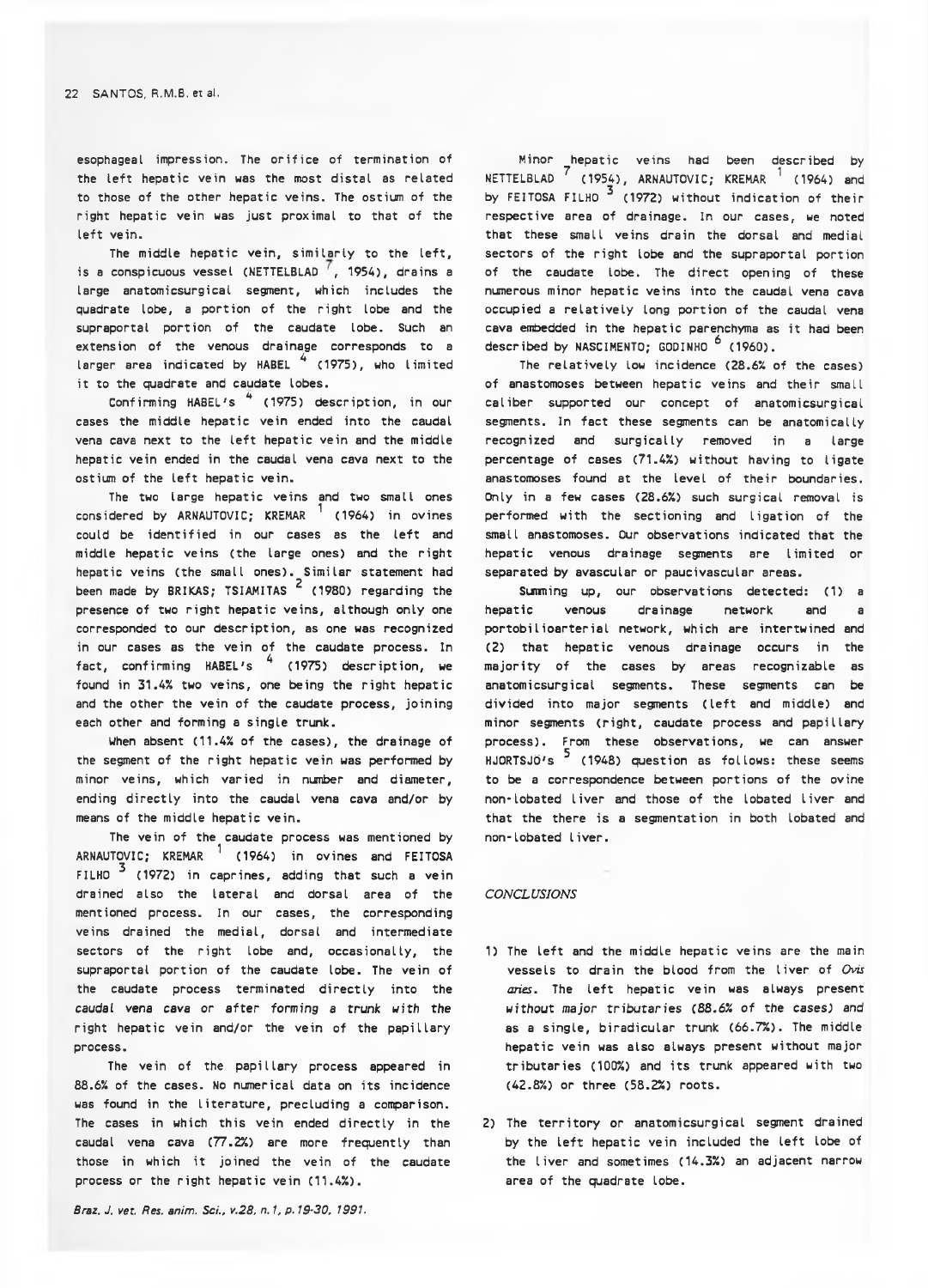- 3) The territory or anatomicsurgical segment drained by the middle hepatic vein included the quadrate lobe, the lateral and intermediate sectors of the right lobe (80%) the caudate lobe (82.8%) and sometimes the medial sector (8.6%) and the dorsal sector (2.9%) of the right lobe.
- 4) One or more right hepatic vein(s) occurred in 88.6% of the cases; a single vein being more frequent (51.4%) than two (22.9%) or three (14.3%) veins.
- 5) While the left and middle hepatic veins ended independently into the caudal vena cava, the right hepatic vein(s) terminated in the caudal vena cava only in 57.1% of the cases as it joined the vein of the caudate process or of the papillary process in 31.4%.
- 6) The territory or anatomicsurgical segment drained by the right hepatic vein(s) included the dorsal sector of the right lobe (71.4%) and sometimes the medial sector (17.1%) and the intermediate sector (5.7%).
- 7) The caudate process represented a small anatomicsurgical segment in 37.1% of the cases, when it was drained by its exclusive vein. This vein received tributaries from the medial, dorsal and intermediate sectors of the right lobe and supraportal portion of the caudate lobe in 51.4%. In a few cases the vein of the caudate process formed a trunk with the right hepatic vein and/or the vein of the papillary process (11.4%). Alone or in conjunction with others the vein of the caudate process terminated into the caudal vena cava.
- 8) Another small anatomicsurgical segment was represented by the territory drained exclusively by the vein of the papillary process in 71.4% of the cases. Alone or in conjunction with the vein of the caudate process and/or the right hepatic vein, it ended into the caudal vena cava.
- 9) Minor hepatic veins, opening directly into the caudal vena cava, completed the drainage of the dorsal and medial sectors of the right lobe and the supraportal portion of the caudate lobe.
- 10) In the vast majority of cases there were no large anastomoses between veins of adjacent anatomicsurgical segments, limited by avascular or paucivascular areas.
- 11) The venous drainage network was independent and intertwined with the portobiIioarterial network.

The venous drainage network included in the majority of cases the following anatomicsurgical segments: a) segment of the left hepatic vein (left lobe); b) segment of the middle hepatic vein (quadrate lobe, the supraportal portion of the caudate lobe, the lateral and intermediate sectors of the right lobe); c) segment of the right hepatic vein(s), typically represented by the dorsal sector of the right lobe; d) segment of the vein of the caudate process; e) segment of the vein of the papillary process.

The medial sector of the right lobe is drained by the minor hepatic veins.

SANTOS, R.M.B.; PRADA, I.L.S.; DIDIO, L.J.A. Veias hepáticas e segmentação do fígado em ovinos *( Ovis aries). Braz. J. vet. Res. anim. Sci*., São Paulo, v.28, n.1, p . 19-30, 1991.

*RESUMO:* As veias hepáticas e seus setores de drenagem foram estudados em 40 fígados de ovinos. Em 35 órgãos o sistema venoso foi injetado com Neoprene Latex "650" e em seguida dissecado; nos outros 5 órgãos injetou-se acetato de vinyl (cores diferentes) para obtenção de moldes. Foram observados os lobos hepáticos e seus setores de drenagem das seguintes veias hepáticas e suas tributárias: veias hepáticas maiores (veia hepática esquerda, veia hepática média, veia hepática direita, veia hepática do processo caudado e veia hepática do processo papilar) e veias hepáticas menores. As veias hepáticas esquerda e média são os principais vasos de drenagem do sangue do fígado de Ovis aries, desembocando independentemente na veia cava caudal. A veia hepática direita termina na veia cava caudal como vaso único em 57,1% dos casos e junta-se à veia hepática do processo caudado ou veia hepática do processo papilar em 31,4% dos casos. A veia hepática direita ocorre em 88,6% dos casos, sendo em número de uma em maior freqüência (51,4%), de duas (22,9%) ou de três (14,3%) veias. Em alguns casos a vaia hepática do processo caudado forma um tronco com a veia hepática direita e/ou a veia hepática do processo papilar (11,4%). Sozinha ou em conjunto com outras, a veia do processo caudado termina na veia cava caudal. A veia hepática do processo papilar chega independentemente na veia cava caudal em 71,4% dos casos. Sozinha ou em conjunto com a veia hepática do processo caudado e/ou a veia hepática direita, desemboca na veia cava caudal. Veias hepáticas menores, chegam diretamente à veia cava caudal, completando a drenagem dos setores dorsal e medial do lobo direito e da porção supraportal do lobo caudado. Em grande maioria dos casos existem anastomoses entre veias de segmentos

*Braz. J. vet. Res. anim. Sci., v.28, n. 1, p. 19-30, 1991.*

**POSTIVITY TO THE**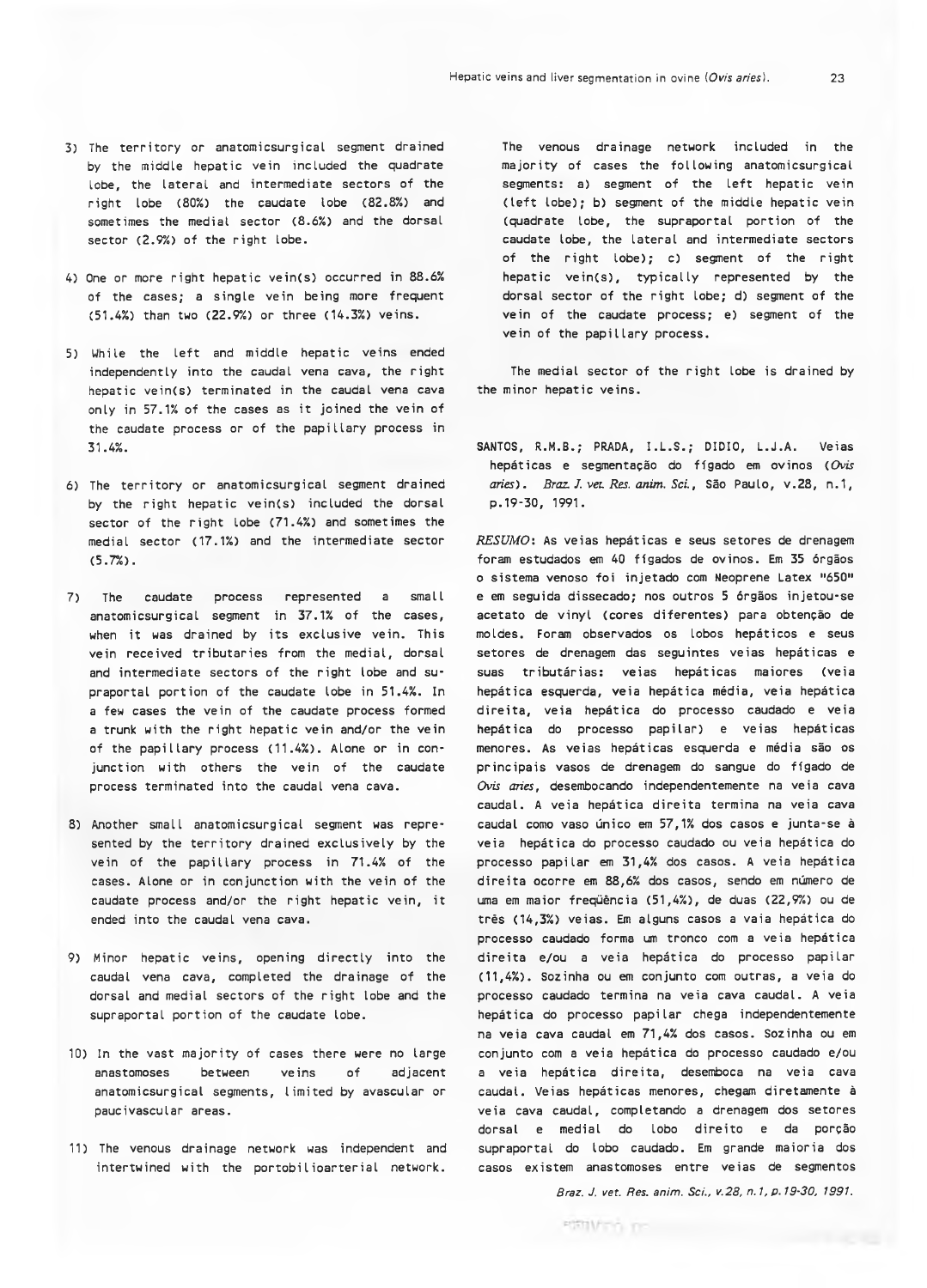## 24 SANTOS, R.M.B. et al.

anatomo-cirúrgicos adjacentes, limitados por regiões avasculares ou paucivasculares. A drenagem venosa hepática é formada por vasos independentes mas, interpostos com os vasos integrantes da rede portobiloarterial. A drenagem venosa inclui na maioria dos casos os seguintes anatomo-cirúrgicos: a) segmento da veia hepática esquerda (lobo esquerdo); b) segmento da veia hepática média (lobo quadrado, porção supraportal do lobo caudado e setores intermédio e lateral do lobo direito); c) segmento da veia hepática direita, tipicamente representado pelo setor dorsal do lobo direito; d) segmento da veia hepática do processo caudado; e) segmento da veia hepática do processo papilar. 0 setor mediai do lobo direito é drenado pelas veias hepáticas menores.

*UNITERMOS:* Anatomia, ovinos; Fígado; Veias

## *REFERENCES*

0 1 -ARNAUTOVIC, I.; KREMAR, I. A contribution to the knowledge of the intrahepatic blood vessels and gal I-ducts in sheep. *Veterinaria,* Saravejo, v.13.

p . 15-28, 1964.

- 02-BRIKAS, P.; TSIAMITAS, C. Anatomic arrangement of the hepatic veins in the goat. *Amer. J. vet. Res.,* v. *41,* p.796-7, 1980.
- 03-FEITOSA FILHO, E. Estudo anatômico das veias hepáticas em fígados de *Capra hircus.* In: CONGRESSO BRASILEIRO DE MEDICINA VETERINÁRIA, 13., Brasília, 1972. *Anais.* p.366.
- 04-HABEL, R.E. Ruminant digestive system. In: GETTY, R. *The anatomy of the domestic animals.* 5.ed. Philadelphia, W.B. Saunders, 1975. v.1, p.913.

05-HJORTSJO, 1948 apud NETTELBLAD, 7 1954.

- 06-NASCIMENTO, J.F.; GODINHO, H.P. Nota anatômica sôbre as relações da *Vena cava caudalis* e o fígado de *Ovis aries. Arq. Esc. Vet. Univ. Fed. M. Gerais, v.13,* p.249-254, 1960.
- 07-NETTELBLAD, S.C. Die Lobierung und innere Topographie der Sáugerleber: nebst Beitrëgen zur Kenntnis der Leberentwicklung beim Goldhamster *(.Cricetus awatus). Actaanat.,* Basel, v.2i, p.92-8, 1954. Supplemment 20.

*Recebido para publicação em 13/02/90 Aprovado para publicação em 19/02/91*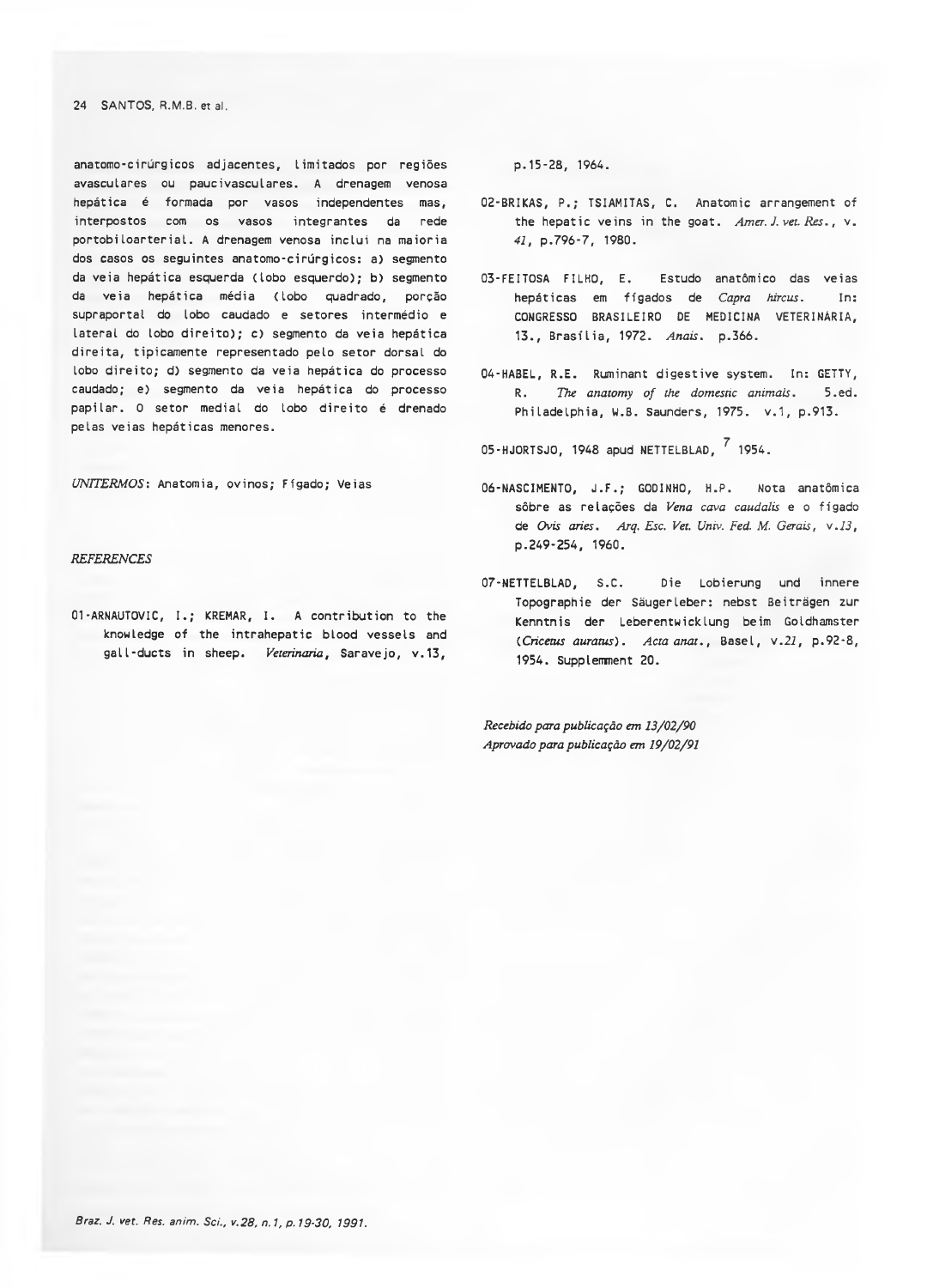# Hepatic veins and liver segmentation in ovine *(Ovis aries*). 25



FIGURE 1





**VHM** 

57,2%

FIGURE 2

Vcd







Vcd

FIGURE 3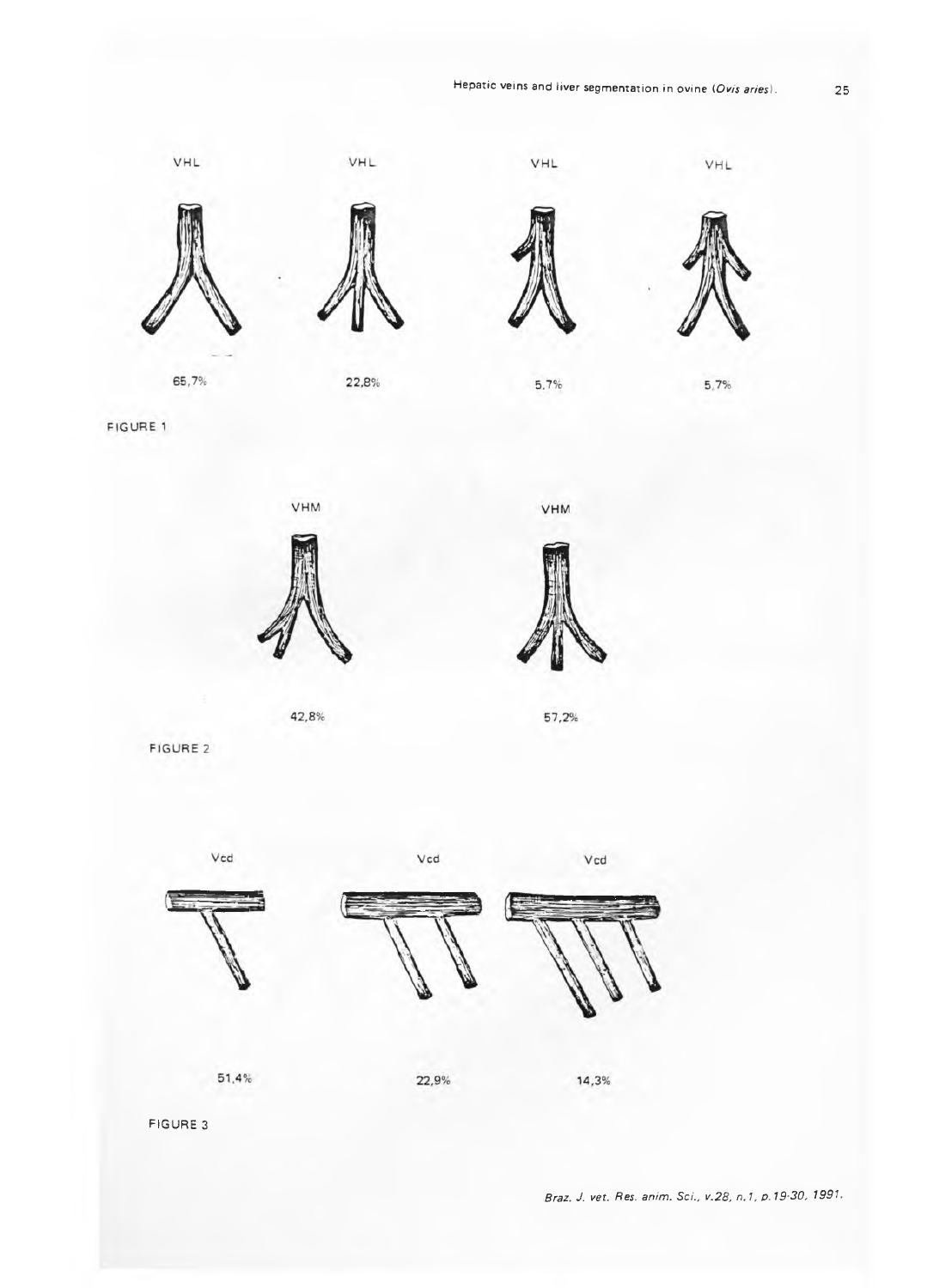

FIGURE 4



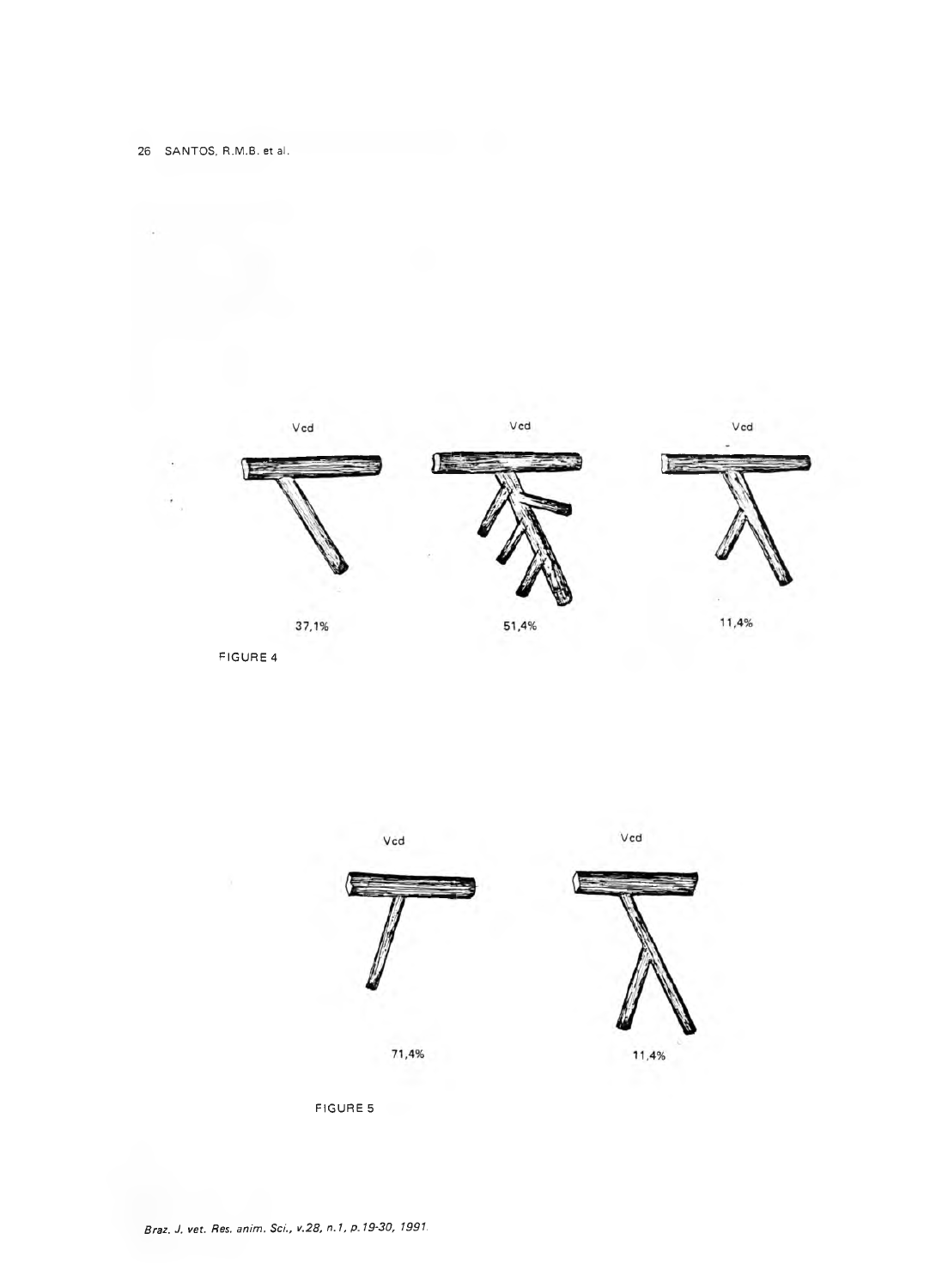

- FIGURE 6 Photograph of the internal surface of a segment of the caudal vena cava of ovine, to show the openning of hepatic veins, that is, the left hepatic vein (E), the middle hepatic vein (M), the right hepatic vein (D), that is, represented, in this case, by two vessels, hepatic veins of the caudate (Pc) and papillary (Pp) processes of the caudate lobe yonder numerous minor hepatic veins.
	- $E -$  left hepatic vein
	- $M -$  middle hepatic vein
	- $D -$  right hepatic vein
	- Pc hepatic vein of the caudate process
	- $Pp -$  hepatic vein of the papillary process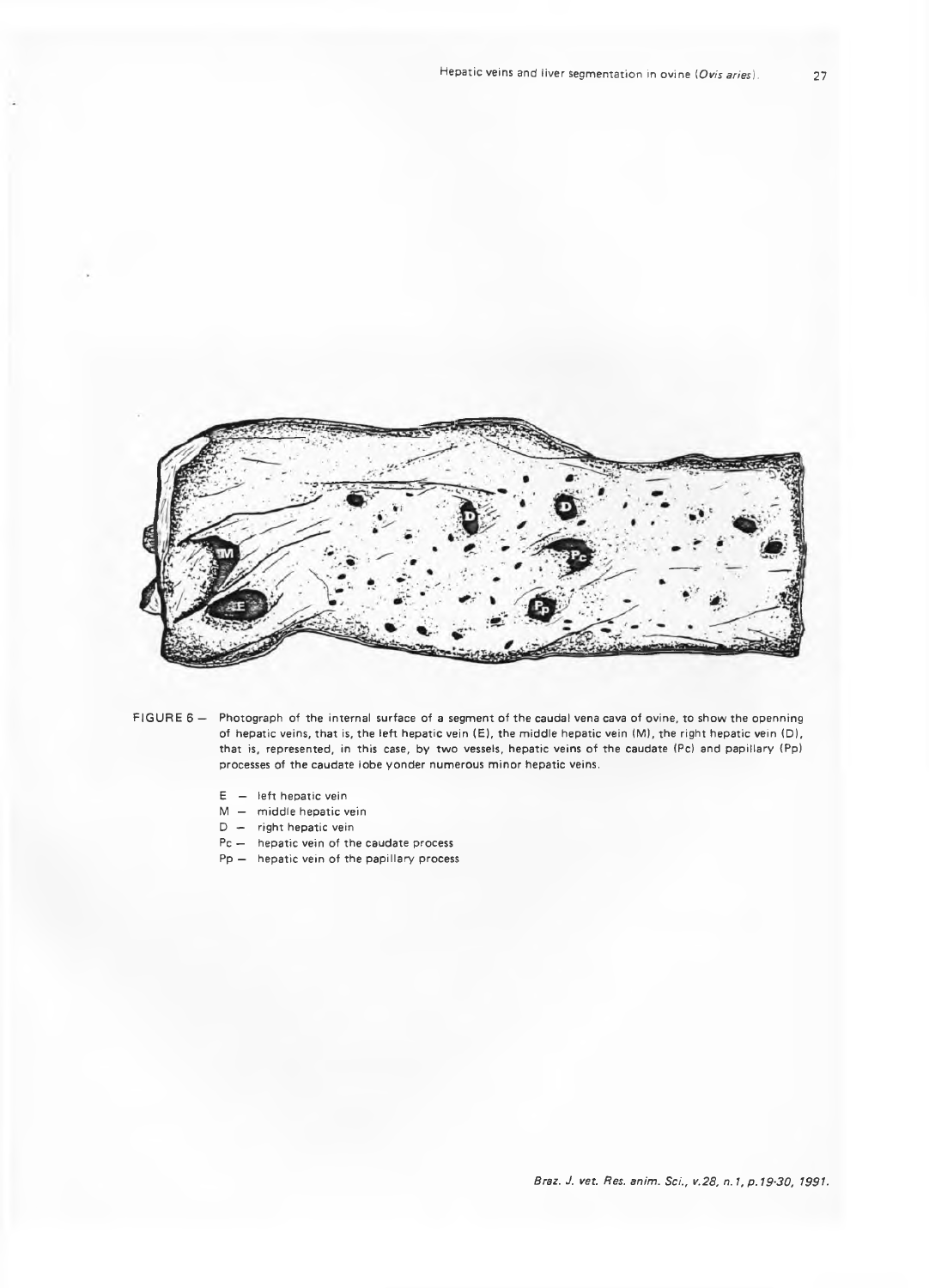

- FIGURE 7 Photograph of a partially dissected liver of Ovis aries (OBS. 16, male, adult animal), seen from the visceral aspect, to show the injected venous drainage of the hepatic parenchyma. The caudal vena cava (Vcd) receives the left hepatic vein  $(E)$ , the middle hepatic vein  $(M)$ and the veins of the papillary  $(Pp)$  and caudate  $(Pc)$  processes of the caudate lobe. The ductus venosus (dv) appears joining the distal portion of the left hepatic vein. The anatomicosurgical segments of the left, middle, caudate process and papillary processes appear separated by paucivascular areas or by fissures.
	- Vcd caudal vena cava
	- $E left$  hepatic vein
	- $M$  middle hepatic vein
	- $D$  right hepatic vein
	- $Pc$  hepatic vein of the caudate process
	- $Pp$  hepatic vein of the papillary process
	- dv ductus venosus